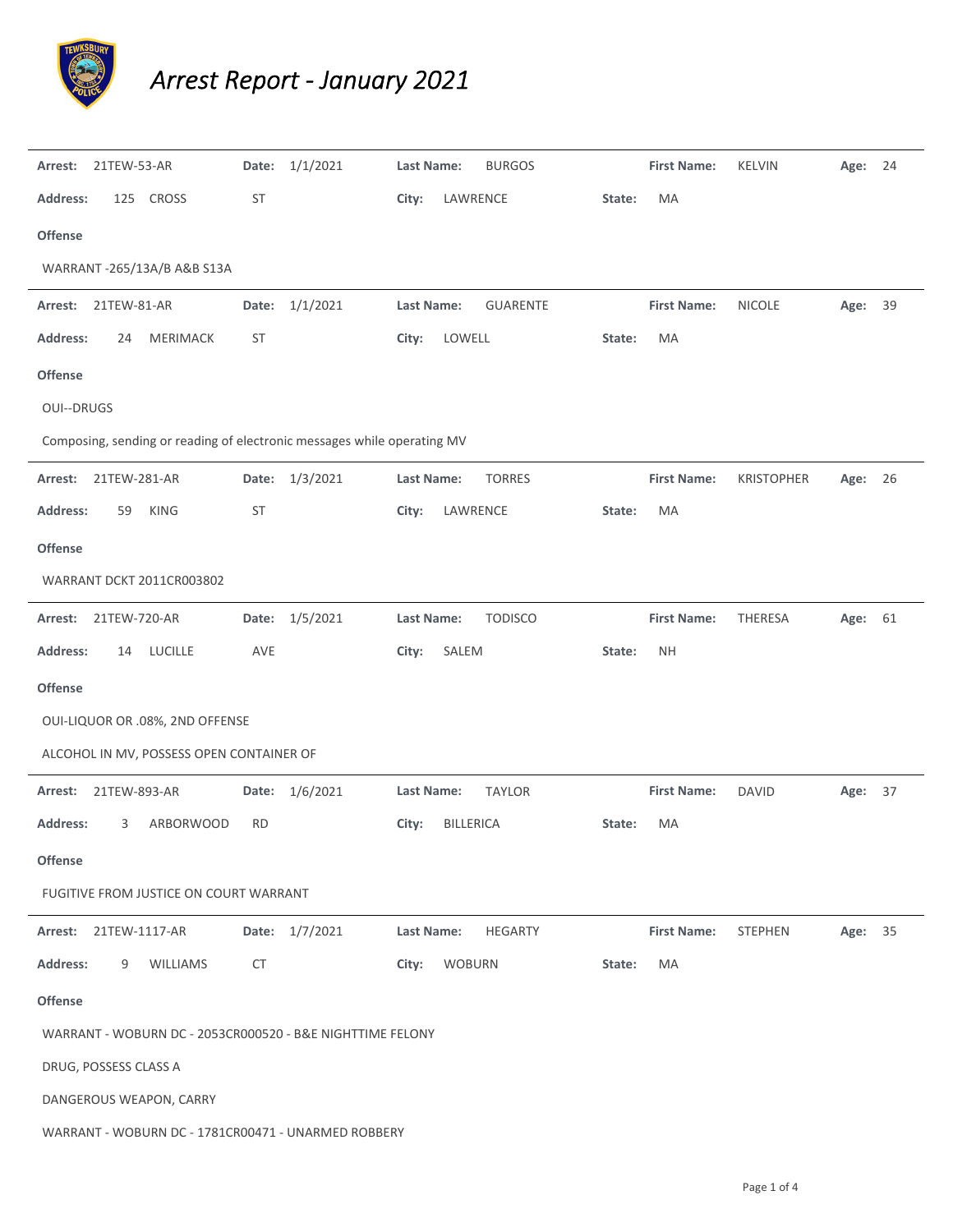| WARRANT - LOWELL DC - 1911CR000955 - A&B                                |                    |                                        |                                                  |  |  |  |  |  |  |  |  |
|-------------------------------------------------------------------------|--------------------|----------------------------------------|--------------------------------------------------|--|--|--|--|--|--|--|--|
| WARRANT - LOWELL DC - 2011CR004059 - NEG OP                             |                    |                                        |                                                  |  |  |  |  |  |  |  |  |
| DRUG, POSSESS TO DISTRIB CLASS B                                        |                    |                                        |                                                  |  |  |  |  |  |  |  |  |
| 21TEW-1140-AR<br>Arrest:                                                | Date: 1/7/2021     | <b>BURNS-HILL</b><br><b>Last Name:</b> | <b>BROOKE</b><br><b>First Name:</b><br>Age: 30   |  |  |  |  |  |  |  |  |
| <b>HOWE</b><br><b>Address:</b><br>84                                    | ST                 | LOWELL<br>City:                        | State:<br>MA                                     |  |  |  |  |  |  |  |  |
| <b>Offense</b>                                                          |                    |                                        |                                                  |  |  |  |  |  |  |  |  |
| LICENSE SUSPENDED FOR OUI, OPER MV WITH                                 |                    |                                        |                                                  |  |  |  |  |  |  |  |  |
| 21TEW-1161-AR<br>Arrest:                                                | Date: 1/7/2021     | Last Name:<br>LAVALLE                  | <b>First Name:</b><br><b>COURTNEY</b><br>Age: 22 |  |  |  |  |  |  |  |  |
| <b>Address:</b><br><b>DEXTER</b><br>44                                  | <b>RD</b>          | City:<br><b>MELROSE</b>                | State:<br>MA                                     |  |  |  |  |  |  |  |  |
| <b>Offense</b>                                                          |                    |                                        |                                                  |  |  |  |  |  |  |  |  |
| WARRANT - LAWRENCE DC - 1918CR000441 - POSSESS CLASS A                  |                    |                                        |                                                  |  |  |  |  |  |  |  |  |
| 21TEW-1653-AR<br>Arrest:                                                | Date: 1/10/2021    | <b>Last Name:</b><br><b>QUINN</b>      | <b>First Name:</b><br><b>DAWN</b><br>Age: 37     |  |  |  |  |  |  |  |  |
| 1310 SOUTH<br><b>Address:</b>                                           | ST                 | TEWKSBURY<br>City:                     | MA<br>State:                                     |  |  |  |  |  |  |  |  |
| <b>Offense</b>                                                          |                    |                                        |                                                  |  |  |  |  |  |  |  |  |
| LOWELL DC DEFAULT WARRANT #1911CR003174 - 265/13A, 265/15A              |                    |                                        |                                                  |  |  |  |  |  |  |  |  |
| 21TEW-2119-AR<br>Arrest:                                                | Date: 1/12/2021    | PAGAN<br><b>Last Name:</b>             | <b>First Name:</b><br>CHRISTOPHER<br>Age: 27     |  |  |  |  |  |  |  |  |
| <b>Address:</b><br>PHOEBE<br>18                                         | <b>AVE</b>         | LOWELL<br>City:                        | State:<br>MA                                     |  |  |  |  |  |  |  |  |
| <b>Offense</b>                                                          |                    |                                        |                                                  |  |  |  |  |  |  |  |  |
| DRUG, POSSESS CLASS A                                                   |                    |                                        |                                                  |  |  |  |  |  |  |  |  |
| 21TEW-2287-AR<br>Arrest:                                                | 1/12/2021<br>Date: | PEGUERO<br><b>Last Name:</b>           | <b>First Name:</b><br><b>MARC</b><br>Age: 18     |  |  |  |  |  |  |  |  |
| Address:<br>432 HOWARD                                                  | ST                 | City:<br>LAWRENCE                      | State:<br>MA                                     |  |  |  |  |  |  |  |  |
| <b>Offense</b>                                                          |                    |                                        |                                                  |  |  |  |  |  |  |  |  |
| MARKED LANES VIOLATION                                                  |                    |                                        |                                                  |  |  |  |  |  |  |  |  |
| <b>OUI-LIQUOR OR .08%</b>                                               |                    |                                        |                                                  |  |  |  |  |  |  |  |  |
| NEGLIGENT OPERATION OF MOTOR VEHICLE                                    |                    |                                        |                                                  |  |  |  |  |  |  |  |  |
| UNLICENSED OPERATION OF MV                                              |                    |                                        |                                                  |  |  |  |  |  |  |  |  |
| 21TEW-2357-AR<br>Arrest:                                                | Date: 1/13/2021    | WARDWELL<br>Last Name:                 | <b>First Name:</b><br><b>JOSHUA</b><br>Age: 31   |  |  |  |  |  |  |  |  |
| Address:<br>30<br><b>CIT</b>                                            | AVE                | City:<br><b>HYANNIS</b>                | MA<br>State:                                     |  |  |  |  |  |  |  |  |
| Offense                                                                 |                    |                                        |                                                  |  |  |  |  |  |  |  |  |
| WARRANT(DOCKET 1925CR002155, BARNSTABLE DISTRICT, LARCENY UNDER \$1200) |                    |                                        |                                                  |  |  |  |  |  |  |  |  |

WARRANT (DOCKET 2025CR0001605, BARNSTABLE DISTRICT, TRESPASS)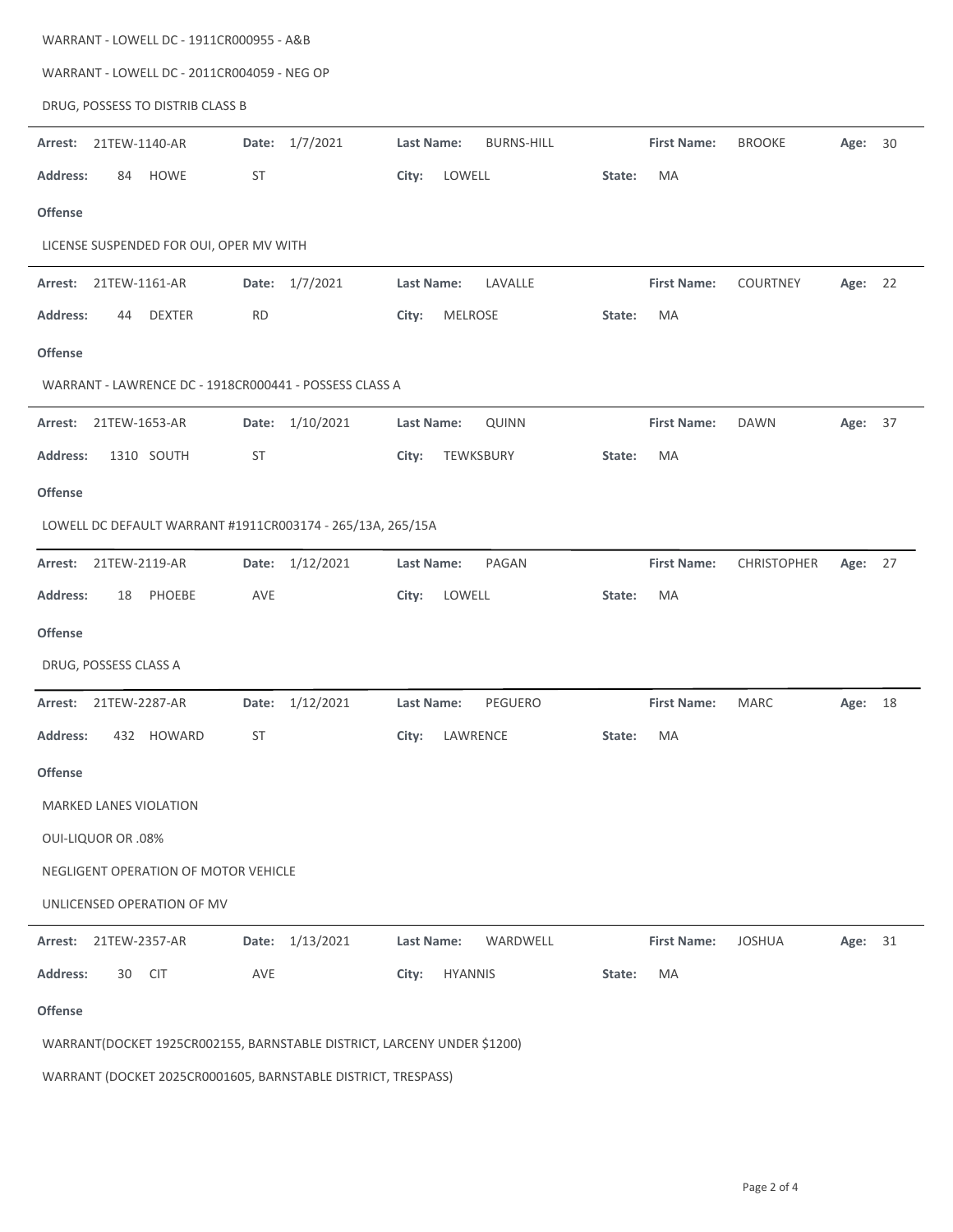|                                                           | Arrest: 21TEW-2657-AR |                                    | Date:     | 1/14/2021                                                                  | <b>Last Name:</b> | VENTIERE             |        | <b>First Name:</b> | <b>VINCENT</b> | Age:    | 31 |
|-----------------------------------------------------------|-----------------------|------------------------------------|-----------|----------------------------------------------------------------------------|-------------------|----------------------|--------|--------------------|----------------|---------|----|
| <b>Address:</b>                                           | 16                    | <b>ROCKLAND</b>                    | RD        |                                                                            | City:             | WEARE                | State: | <b>NH</b>          |                |         |    |
| Offense                                                   |                       |                                    |           |                                                                            |                   |                      |        |                    |                |         |    |
|                                                           |                       | SHOPLIFTING BY CONCEALING MDSE     |           |                                                                            |                   |                      |        |                    |                |         |    |
| TRESPASS                                                  |                       |                                    |           |                                                                            |                   |                      |        |                    |                |         |    |
| Arrest: 21TEW-5499-AR                                     |                       |                                    |           | Date: 1/25/2021                                                            | Last Name:        | <b>DONAHUE</b>       |        | <b>First Name:</b> | <b>JOSEPH</b>  | Age: 42 |    |
| <b>Address:</b>                                           |                       | 28A MORRIS                         | ST        |                                                                            | City:             | REVERE               | State: | MA                 |                |         |    |
| <b>Offense</b>                                            |                       |                                    |           |                                                                            |                   |                      |        |                    |                |         |    |
|                                                           |                       | LARCENY FROM BUILDING              |           |                                                                            |                   |                      |        |                    |                |         |    |
| DRUG, POSSESS CLASS E                                     |                       |                                    |           |                                                                            |                   |                      |        |                    |                |         |    |
| Arrest:                                                   | 21TEW-5562-AR         |                                    | Date:     | 1/25/2021                                                                  | Last Name:        | SALLY                |        | <b>First Name:</b> | <b>CHARLES</b> | Age:    | 34 |
| <b>Address:</b>                                           | 7                     | <b>ADAMS</b>                       | <b>CT</b> |                                                                            | City:             | REVERE               | State: | MA                 |                |         |    |
| Offense                                                   |                       |                                    |           |                                                                            |                   |                      |        |                    |                |         |    |
| WARRANT - 1657CR000355 - WRENTHAM DC - INTIMIDATE WITNESS |                       |                                    |           |                                                                            |                   |                      |        |                    |                |         |    |
| Arrest:                                                   | 21TEW-5873-AR         |                                    |           | Date: 1/26/2021                                                            | Last Name:        | LEATHERWOOD          |        | <b>First Name:</b> | GWENDOLYN      | Age: 53 |    |
| <b>Address:</b>                                           |                       | 284 AMORY                          | ST        |                                                                            | City:             | <b>JAMAICA PLAIN</b> | State: | MA                 |                |         |    |
| <b>Offense</b>                                            |                       |                                    |           |                                                                            |                   |                      |        |                    |                |         |    |
| WARRANT 1901CR007225 LARCENY OVER                         |                       |                                    |           |                                                                            |                   |                      |        |                    |                |         |    |
|                                                           |                       |                                    |           |                                                                            |                   |                      |        |                    |                |         |    |
|                                                           |                       | WARRANT 1901CR007225 LARCENY UNDER |           |                                                                            |                   |                      |        |                    |                |         |    |
| Arrest:                                                   |                       | 21TEW-5909-AR                      |           | Date: 1/27/2021                                                            | <b>Last Name:</b> | JAMES                |        | <b>First Name:</b> | ANDRE          | Age: 65 |    |
| Address:                                                  | 38                    | CLAYBORNE                          | ST        |                                                                            | City:             | <b>DORCHESTER</b>    | State: | МA                 |                |         |    |
| Offense                                                   |                       |                                    |           |                                                                            |                   |                      |        |                    |                |         |    |
|                                                           |                       |                                    |           | WARRANT - 1901CR003226 - BOSTON DC - A&B ON PUBLIC EMPLOYEE                |                   |                      |        |                    |                |         |    |
|                                                           |                       |                                    |           | WARRANT - 1901CR007260 - BOSTON DC - LARCENY OVER \$1200                   |                   |                      |        |                    |                |         |    |
|                                                           |                       |                                    |           | WARRANT - 2009CR000255 - BROOKLINE DC - SHOPLIFTING BY ASPORTATION 3RD OFF |                   |                      |        |                    |                |         |    |
| Arrest: 21TEW-5981-AR                                     |                       |                                    |           | Date: 1/27/2021                                                            | Last Name:        | <b>DEBONISE</b>      |        | <b>First Name:</b> | <b>JUSTIN</b>  | Age: 42 |    |
| <b>Address:</b>                                           | 29                    | <b>ELLINGTON</b>                   | <b>RD</b> |                                                                            | City:             | TEWKSBURY            | State: | MA                 |                |         |    |
| <b>Offense</b>                                            |                       |                                    |           |                                                                            |                   |                      |        |                    |                |         |    |
| DRUG, POSSESS CLASS B                                     |                       |                                    |           |                                                                            |                   |                      |        |                    |                |         |    |
| DRUG, POSSESS CLASS E                                     |                       |                                    |           |                                                                            |                   |                      |        |                    |                |         |    |
| Arrest:                                                   | 21TEW-6055-AR         |                                    |           | Date: 1/27/2021                                                            | Last Name:        | PARISEAU             |        | <b>First Name:</b> | <b>MATTHEW</b> | Age:    | 36 |

 $\overline{a}$